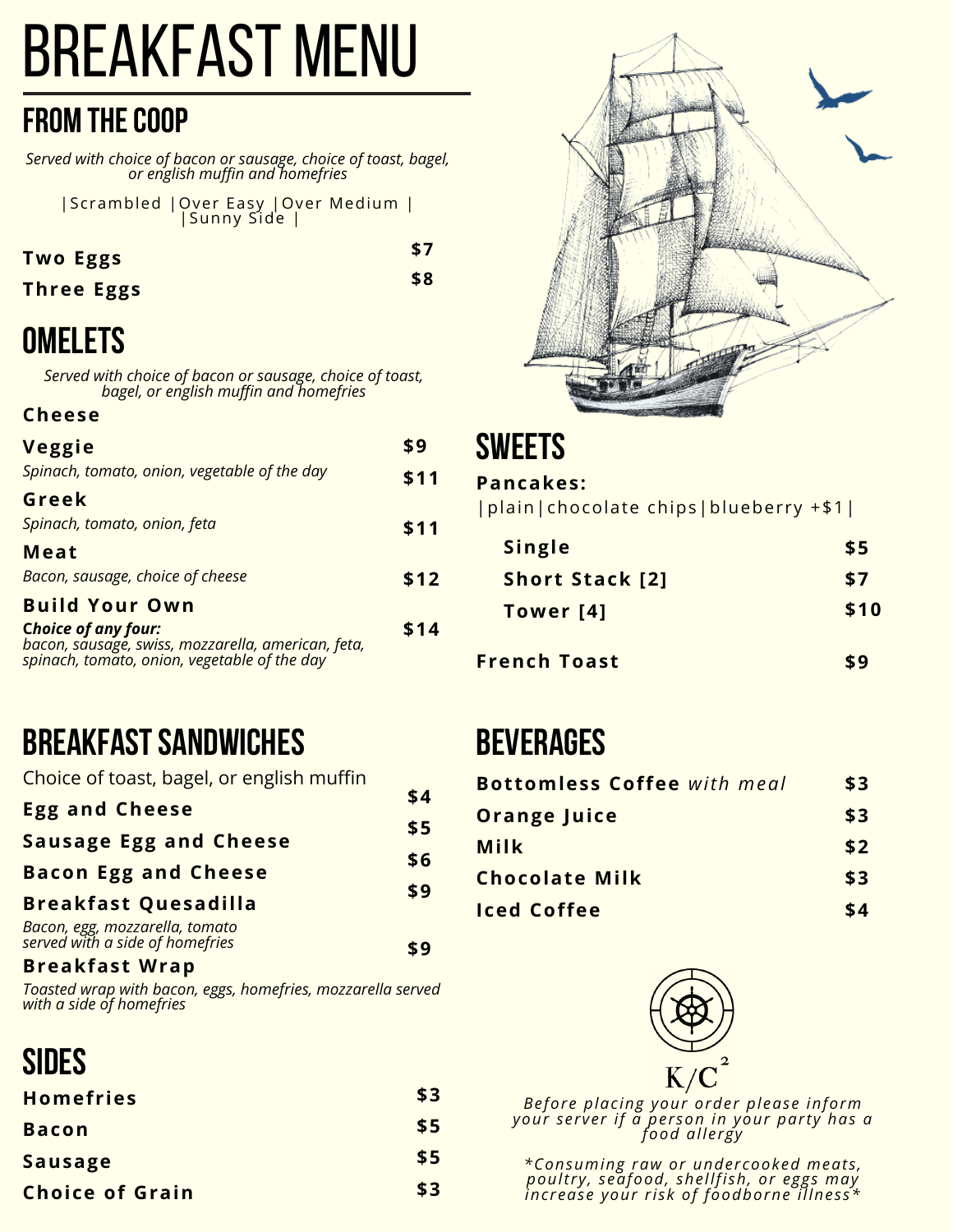# LUNCH MENU

### **Starters**

| \$18  |
|-------|
|       |
| \$16  |
| \$5   |
| \$5   |
| \$9   |
| \$MKT |
| \$9   |
|       |

#### **Soups & Salads**

| <b>Bowl of Clam Chowder</b>                                | \$7  |
|------------------------------------------------------------|------|
| <b>Bowl of Haddock Chowder</b>                             | \$8  |
| <b>Bowl of Seafood Chowder</b>                             | \$9  |
| Clam, shrimp, lobster, haddock                             |      |
| Soup de jour                                               | \$8  |
| <b>House Salad</b>                                         | \$9  |
| Caesar Salad                                               | \$10 |
| Greek Salad                                                | \$12 |
| Romaine, feta, cucumber, tomato,<br>onion, kalamata olives |      |
| Cobb Salad                                                 |      |

*Chicken, egg, avocado, bacon, bleu cheese*

*Protein: |chicken +\$5 |shrimp +\$6 | |salmon +\$7| seared scallops +\$MKT |*

#### **Sandwiches & Wraps**

| <b>Fried Haddock Sandwich</b>                             | \$16   |
|-----------------------------------------------------------|--------|
| Pesto Bacon Chicken Sandwich                              | \$15   |
| Fried or grilled, LTO<br>Add ons: cheese, egg, avocado    | $+ $1$ |
| Cali Wrap                                                 | \$15   |
| Grilled chicken, bacon, LTO, and avocado, tossed in ranch |        |
| Shrimp Bahn Mi                                            | \$14   |
| sriracha aioli, basil, cucumber, pickled veg              |        |
| <b>Chicken Caesar Salad Wrap</b>                          | \$15   |
| Lettuce, pecorino romano, croutons                        |        |
| Dockside Burger                                           | \$15   |
| 8 oz angus, LTO,<br>Add ons: cheese, egg, bacon, avocado  | $+ $1$ |
| <b>Haddock Rachel</b>                                     | \$17   |
| slaw, swiss, thousand island                              |        |
| Lobster Roll                                              | \$MKT  |
| <b>Shrimp Roll</b>                                        | \$19   |
| <b>Scallop Roll</b>                                       | \$MKT  |

*Sandwiches served with a choice of: | French Fries|Slaw | Onion Rings +\$1|*



*Before placing your order please inform your server if a per son in your party has a food allergy*

*\*Consuming raw or undercooked meat s , poultry, seafood, shellfi sh, or eggs may increase your ri sk of foodborne illnes s\**

*\*Consuming seafood product s may expose you to mercury found in fi sh\**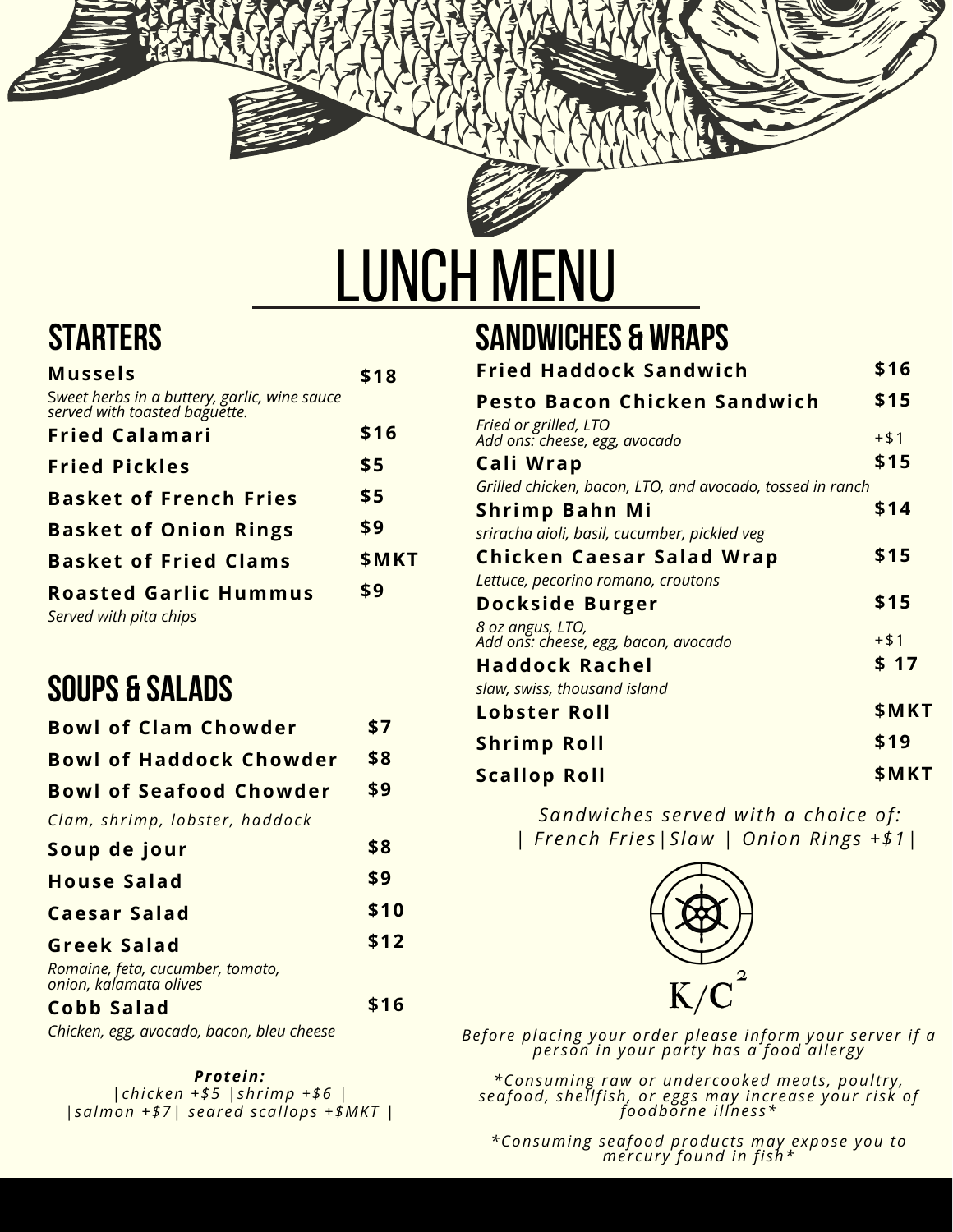# Dinner Menu



## **Starters**

| <b>Mussels</b>                                                               | \$18  |
|------------------------------------------------------------------------------|-------|
| Sweet Herbs in a buttery, garlic wine sauce<br>served with toasted baguette. |       |
| <b>Fried Calamari</b>                                                        | \$16  |
| <b>Housemade Fried Pickles</b><br>Served with ranch dressing                 | \$5   |
| <b>Basket of French Fries</b>                                                | \$5   |
| <b>Basket of Handmade Onion Rings</b>                                        | \$9   |
| <b>Basket of Fried Clams</b>                                                 | \$MKT |
| <b>Housemade Roasted Garlic Hummus</b>                                       | \$9   |

*Served with pita chips*

## **Soups & Salads**

| <b>Clam Chowder</b>                                                              | \$7  |
|----------------------------------------------------------------------------------|------|
| <b>Haddock Chowder</b>                                                           | \$8  |
| <b>Seafood Chowder</b><br>Clam, shrimp, lobster, haddock                         | \$9  |
| <b>House Salad</b>                                                               | \$8  |
| <b>Caesar Salad</b>                                                              | \$9  |
| <b>Greek Salad</b><br>Romaine, feta, cucumber, tomato,<br>onion, kalamata olives | \$11 |
| Cobb Salad                                                                       |      |

*Chicken, egg, avocado, bacon, bleu cheese*

*Protein: |chicken +\$5 |shrimp +\$6 | |salmon +\$7| seared scallops +\$MKT |*

#### **Add ons**

| <b>Vegetable of the Day</b> | \$5 |
|-----------------------------|-----|
| <b>Starch of the Day</b>    | \$5 |
| Slaw                        | \$3 |
| <b>French Fries</b>         | \$4 |
| <b>Onion Rings</b>          | \$5 |

### **kids menu**

| *12 AND UNDER- ALL SERVED WITH FRIES |      |
|--------------------------------------|------|
| Chicken finger plate                 | \$11 |
| Twin hot dog plate                   | \$10 |
| <b>Haddock bites</b>                 | \$12 |